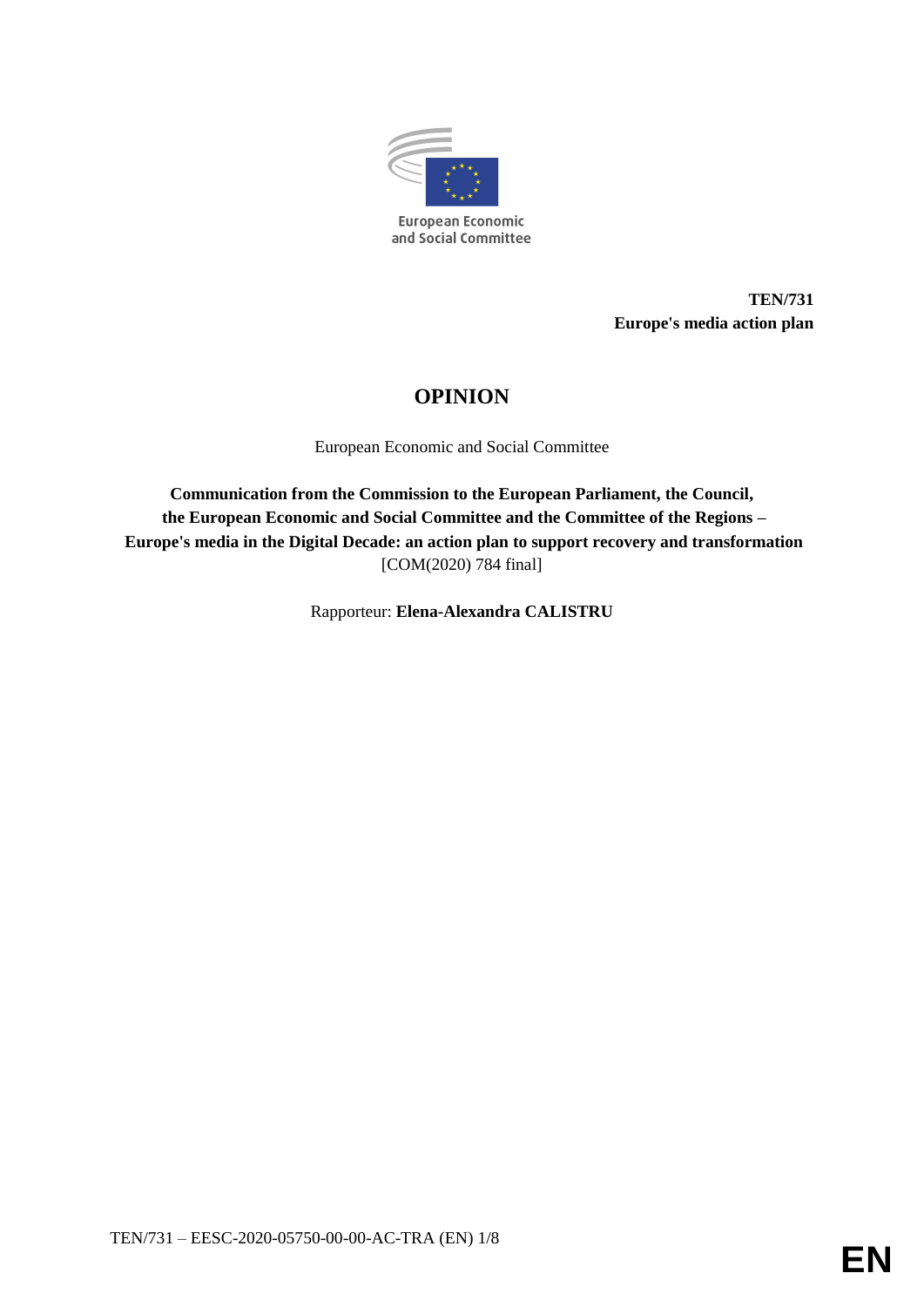| Referral                  | European Commission, 24/02/2021                               |
|---------------------------|---------------------------------------------------------------|
| Legal basis               | Article 304 of the Treaty on the Functioning of the European  |
|                           | Union                                                         |
| Section responsible       | Transport, Energy, Infrastructure and the Information Society |
| Adopted in section        | 14/04/2021                                                    |
| Adopted at plenary        | 27/04/2021                                                    |
| Plenary session No        | 560                                                           |
| Outcome of vote           |                                                               |
| (for/against/abstentions) | 241/1/3                                                       |
|                           |                                                               |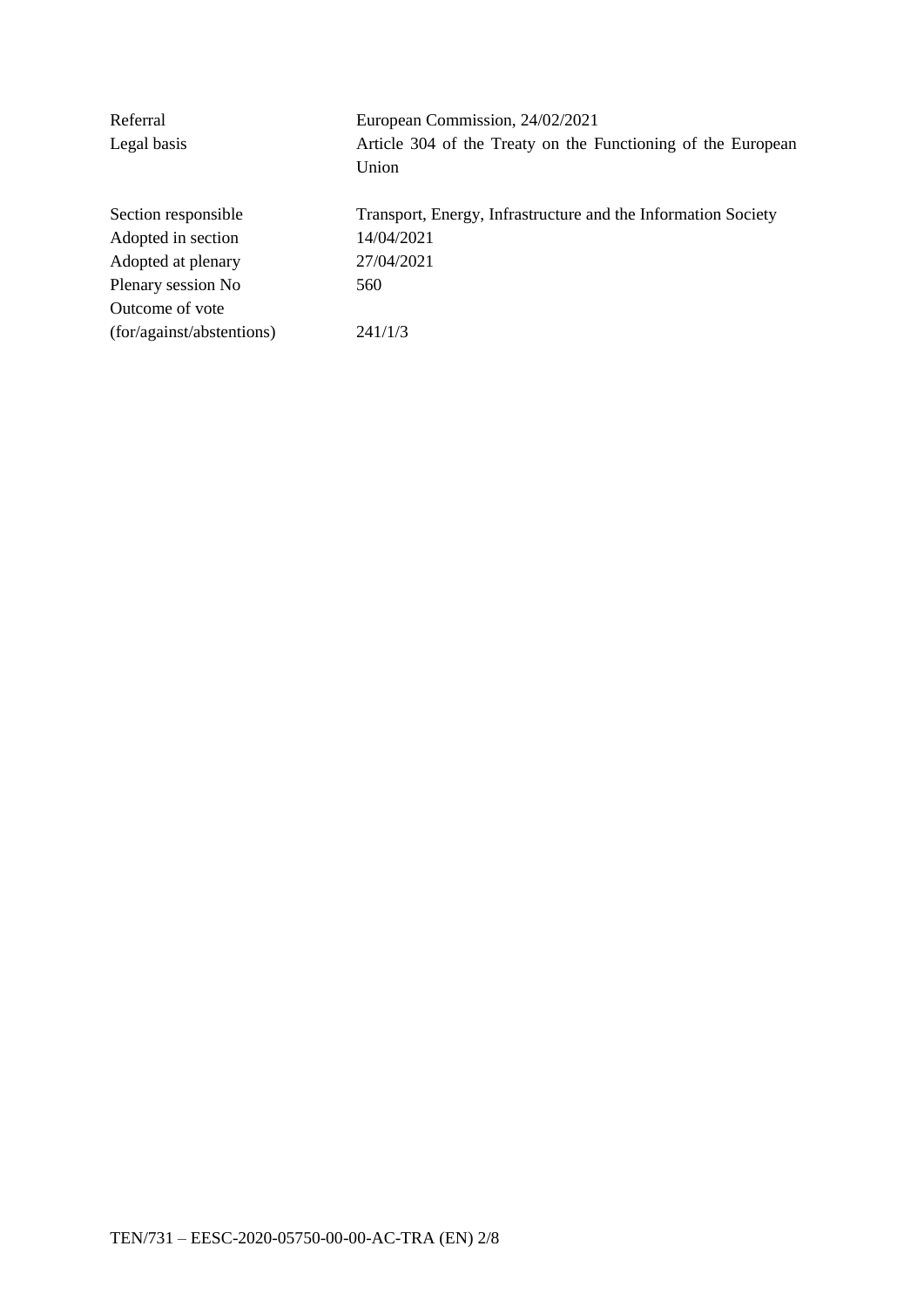#### 1. **Conclusions and recommendations**

- 1.1 The European Economic and Social Committee (EESC) welcomes the Commission's action plan and the efforts made through various instruments to create a free, varied and dynamic environment in the media market, and is pleased that this market is recognised as being crucial to strengthen open, democratic societies and stimulate Europe's cultural diversity.
- 1.2 The EESC welcomes the acknowledgement that culture and the creative ecosystem, to which the news media and audiovisual sectors belong, have been affected by the pandemic and so require immediate intervention. The industry's economic recovery and competitiveness are prerequisites for a healthy, independent and pluralist media, which in turn is fundamental for our democracy. The EESC endorses the emphasis on the fact that media companies are both an economic sector and a public good that is crucial for providing people with accurate information and enabling democracy to function properly.
- 1.3 The combination of the underlying trends and the COVID-19 crisis could, without a strong policy and financial support response, undermine the resilience of Europe's media sector and its democratic role. The EESC shares the Commission's concern that this could weaken Europe's cultural diversity and media pluralism and salutes the Commission's commitment to measures that are to be implemented in close cooperation with the Member States, the European Parliament, the media industry and all stakeholders. Nonetheless, the EESC would point out that it is paramount that the Member States do everything they can to take those measures from potential to reality, working together to strengthen the media and democracy.
- 1.4 The EESC takes a positive view of the fact that the communication has a threefold objective: accelerating both the recovery and transformation of the media industry and increasing its resilience. Steps must be taken to tackle the structural challenges facing the audiovisual and news media industries, as well as towards fostering an enabling environment where the media and civil society are able to participate in an open debate, free from malign interference and disinformation.
- 1.5 The EESC would like the plan to be more closely tied to the social realities and specific features of the industry. In particular, the interventions should take into account the realities of the discrepancies in the media and audiovisual industry landscape between the individual Member States, and of the discrepancies within the Member States between the capacity and needs of local and national media. The financial tools should be transparent, accessible and inclusive towards all the players that ensure the diversity of the European media and audiovisual industry, including by ensuring more support to local media and media start-ups.
- 1.6 The EESC requests that the social partners and civil society be involved in the implementation of the actions that seek to empower citizens, recognising their role in promoting the values of democracy, strengthening media freedom and countering disinformation through media literacy. If the plan is to succeed, it must manage to involve all relevant stakeholders in an effort to recognise the importance of the media for Europe's democratic values, as well as in equipping its citizens with the skills to recognise and consume information and audiovisual culture that is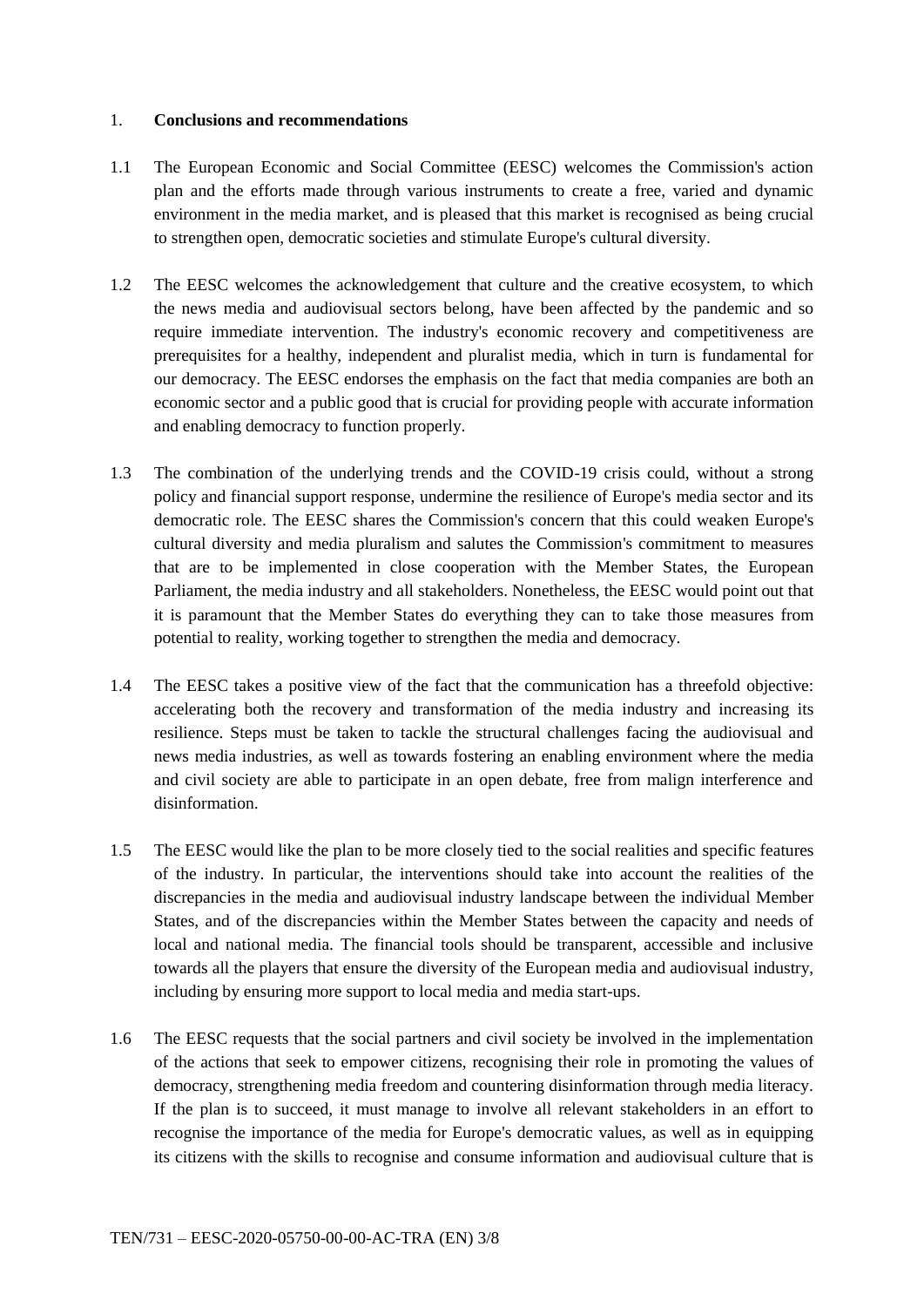advancing those very values. Regular reports like those on fighting disinformation campaigns can be used to assist media literacy efforts.

## 2. **Summary of the Commission communication**

- 2.1 The Commission communication focuses on the news media sector (including printed and online press, radio and audiovisual services) and the audiovisual cultural industry, particularly cinema, TV, radio and video streaming as well as video games and innovative formats, such as virtual reality experiences.
- 2.2 In this communication, the Commission presents a framework document/action plan setting out a series of initiatives designed to contribute to the recovery and transformation of Europe's news media and audiovisual sectors. These sectors, which have been badly affected by the COVID-19 crisis, are crucial for democracy, cultural diversity and Europe's digital autonomy.
- 2.3 At the same time, Europe's news media and audiovisual sectors have been critical as they have kept people informed and entertained during the COVID-19 pandemic. The demand for factchecked information and news has increased substantially, while films, series and video games have been the main source of culture during the months of lockdown.
- 2.4 The communication is built around three themes:
	- a) Recover: what the Commission plans to do to help audiovisual and media companies to weather the current storm and provide liquidity and financial support;
	- b) Transform: address structural issues by helping industry face the twin transitions of climate change and digitisation, in the context of fierce global competition;
	- c) Enable and empower: setting the conditions allowing more innovation in the sector, whilst ensuring a true level playing field and empowering individuals to access content more easily and take informed decisions.
- 2.5 The action plan is part of the Commission's broader efforts to design a series of initiatives to help shape Europe's digital future and is one of the initiatives comprising the pillar of an open, democratic and sustainable society.
- 2.6 The communication also complements the European Democracy Action Plan and is based on the framework established by the recently revised Audiovisual Media Services Directive (AVMSD) and Copyright reform. It must also be read as part of the rules laid down by the joint Digital Services Act and Digital Markets Act.

### 3. **General comments**

3.1 The EESC welcomes the comprehensive approach taken to the measures needed both to ensure a better environment for journalists and to promote media literacy. It should therefore be stated more clearly just how the communication complements the European Democracy Action Plan, including with regard to the allocation of financial support.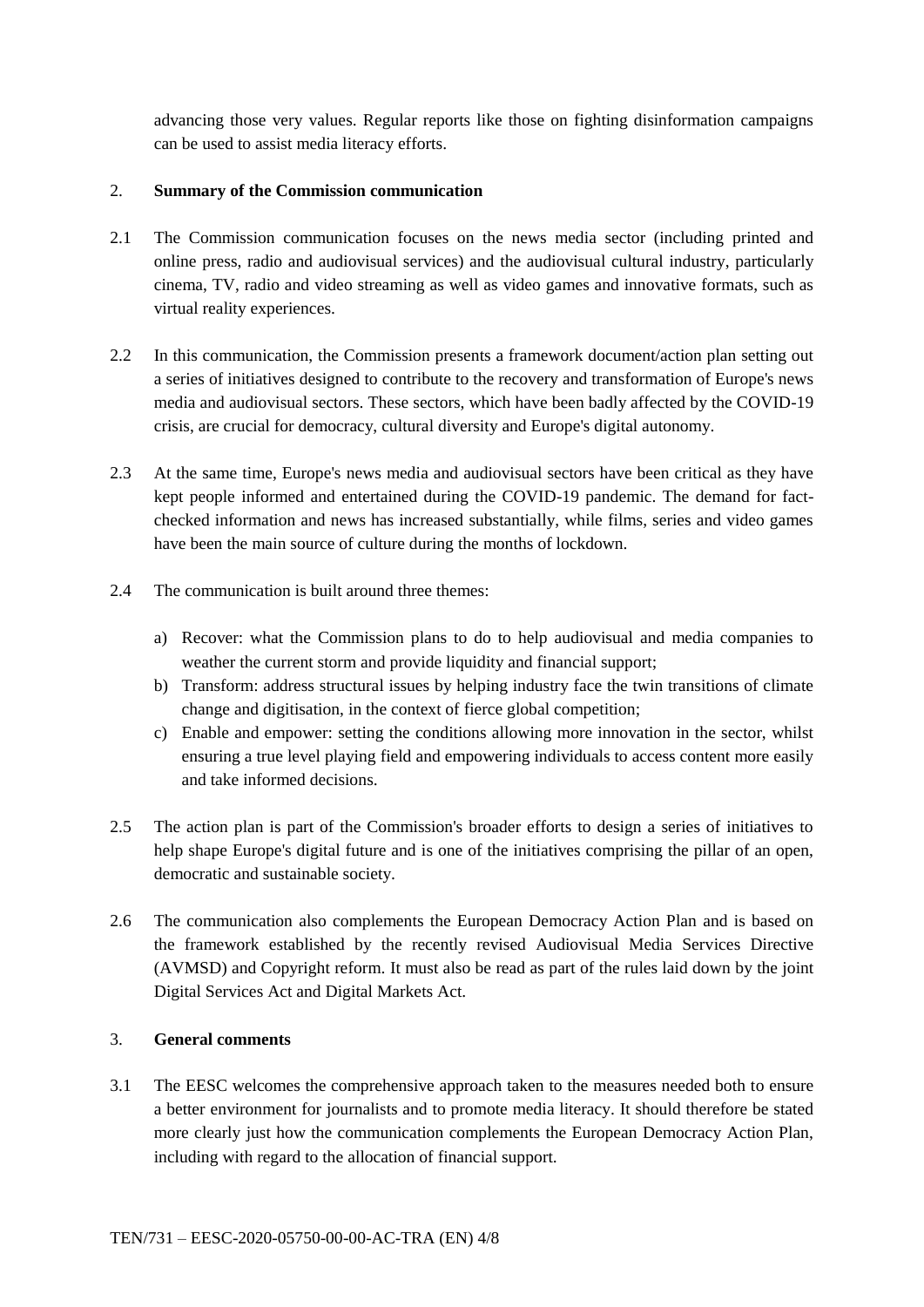- 3.2 The relevant documents should be interlinked carefully and thoroughly, including by flagging up more carefully the measures set out in the Commission proposals on the Digital Services Act and the Digital Markets Act, and the European Consumer Agenda, as the media roadmap emphasises the impact of the digital transformation including making European media more competitive<sup>1</sup>.
- 3.3 The EESC welcomes the tangible structure and instruments, and considers that they can provide both an immediate response to the need for post-crisis recovery by facilitating and extending access to financing, and a longer term response due to the emphasis on transformation triggered by the stimulus of investment in the twin transitions of climate change and digitisation. However, we must provide an enabling environment so that media can try out new models of financing. Without funds allowing an approach based on trial and error, innovation in this field will struggle. There are currently no standard models which could be rolled out, only individual success stories of specific media companies which have managed to make themselves sustainable.
- 3.4 With regard to the news media sector, the EESC notes that the action plan covers measures to manage the challenges thrown up by a digital market where the lion's share of advertising revenue is channelled towards global digital platforms. The proposed financial mechanisms are more diverse than ever, and yet there is a risk of a one-size-fits-all approach which could lead to discrepancies between and, even more, within Member States (i.e. between the national and local levels). Account must be taken of the uneven capacity of local news media to access complex financial instruments.
- 3.5 The EESC points out that action must be taken to deal with the danger of fragmentation<sup>2</sup>. The principal measures for the audiovisual sector are geared towards this challenge, which is due not just to pressure from online platforms but also to the fact that the sector focuses almost exclusively on the national audience. Bold measures are needed to enable European players to invest in content, talent, promotion, distribution, innovation and technology throughout the EU.
- 3.6 As an assembly representing civil society, the EESC has pointed out on many occasions<sup>3</sup> that Europe's digital future is based on a people-centred approach, but also that critical thought and media literacy are essential<sup>4</sup>. The EESC emphasises once again that the media's digital transformation will not be possible unless the public is prepared for it, and so measures promoting media literacy and civic education are essential.
- 3.7 Furthermore, the EESC wishes to emphasise that inclusion and accessibility are vital factors to keep in mind in all aspects of the strategy: from provision for receiving funds, in the technical

-

<sup>1</sup> https://eur-lex.europa.eu/legal-content/EN/TXT/HTML/?uri=CELEX:52018AE3902&from=EN

<sup>2</sup> https://eur-lex.europa.eu/legal-content/EN/TXT/HTML/?uri=CELEX:52016AE4519&from=EN

<sup>3</sup> https://eur-lex.europa.eu/legal-content/EN/TXT/HTML/?uri=CELEX:52020AE1188&from=EN

<sup>4</sup> https://eur-lex.europa.eu/legal-content/EN/TXT/HTML/?uri=CELEX:52018AE6302&from=EN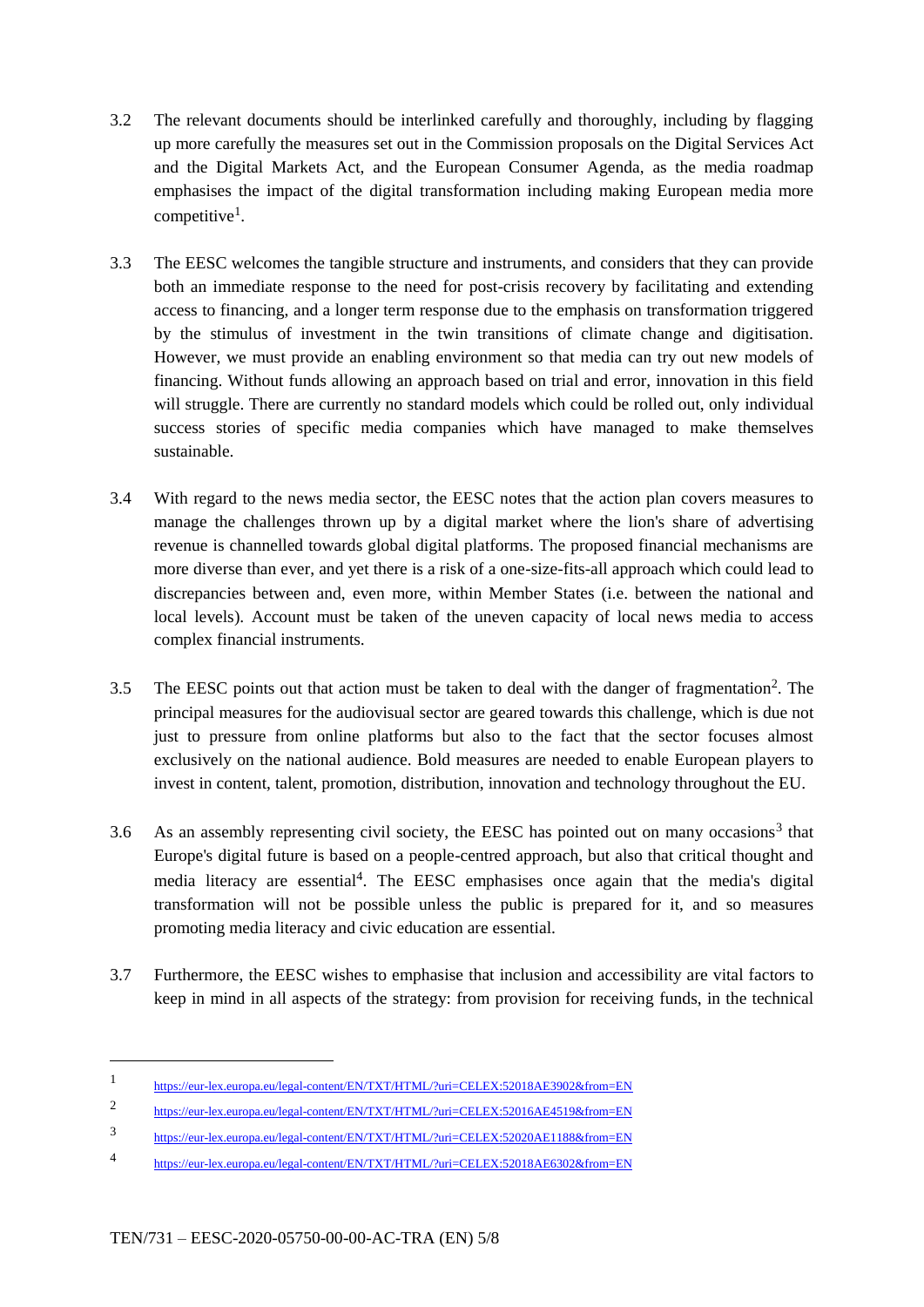solutions for applying and for Media Data Space to the platforms for availability of audiovisual content and education, empowerment as well as the functioning of the European media market.

#### 4. **Specific comments**

- 4.1 The **actions supporting recovery** include financing programmes with a direct impact on the media, yet **only a few of these financing mechanisms are stable**, predictable and accessible throughout the duration of the action plan. The measures proposed need to be adapted to guarantee essential financing for priorities, above and beyond the funds **temporarily available** or **at the discretion of the Member States**. For instance the Creative Europe programme, which will be accessible for the entire duration of the Multiannual Financial Framework, will for the first time include measures focused on media freedom and pluralism, journalism and media literacy. The other sources of financing proposed however are temporary (such as SURE) or the Member States can choose not to use them (Structural Funds).
- 4.2 Action 1 proposes easier access to EU support by means of an interactive tool that will provide guidance on how to apply for the relevant EU support during the 2021-2027 Multiannual Financial Framework and through national recovery and resilience plans. This is an excellent idea which will make it easier to find information and will optimise media financing processes. However, it needs to be accompanied by a mechanism enabling the Member States to send information in real time so that the portal has the necessary information when it is relevant.
- 4.3 Action 2 deals with the MEDIA INVEST initiative aimed at boosting investment in the audiovisual industry. This is a dedicated equity investment platform intended to foster European audiovisual productions and distribution strategies. The EESC believes that investment will need to increase substantially, and that this investment must go hand in hand with greater attention to innovation if the aim is also to make European audiovisual companies more competitive in an ever more aggressive global market. In addition, and in the context of the COVID-19 crisis, the EESC recommends the creation of a European insurance fund for audiovisual production.
- 4.4 Action 3 deals with NEWS, an initiative which aims to bundle actions and support for the news media sector. The wide range of tools is also significant. However, it is important to take into account that these support mechanisms should be geared to the particular features of the industry, providing opportunities for both media start-ups (regardless of their legal structure) and freelance journalists.
- 4.5 More support must be given to local media and media start-ups that do not have the capacity to apply for this type of financing, through tools that are easy to access by the small independent media that are struggling the most with financial resources. Channeling the financing via professional associations could help small media to access the support needed. In some Member States, the media market, particularly the local market, is weak and vulnerable and so investors might not see it as an opportunity. Solutions must therefore be found allowing local media companies to diversify their income flows and to strengthen their market position, without their becoming dependent on external investors who might dismiss the potential profitability of investing in these low-value markets.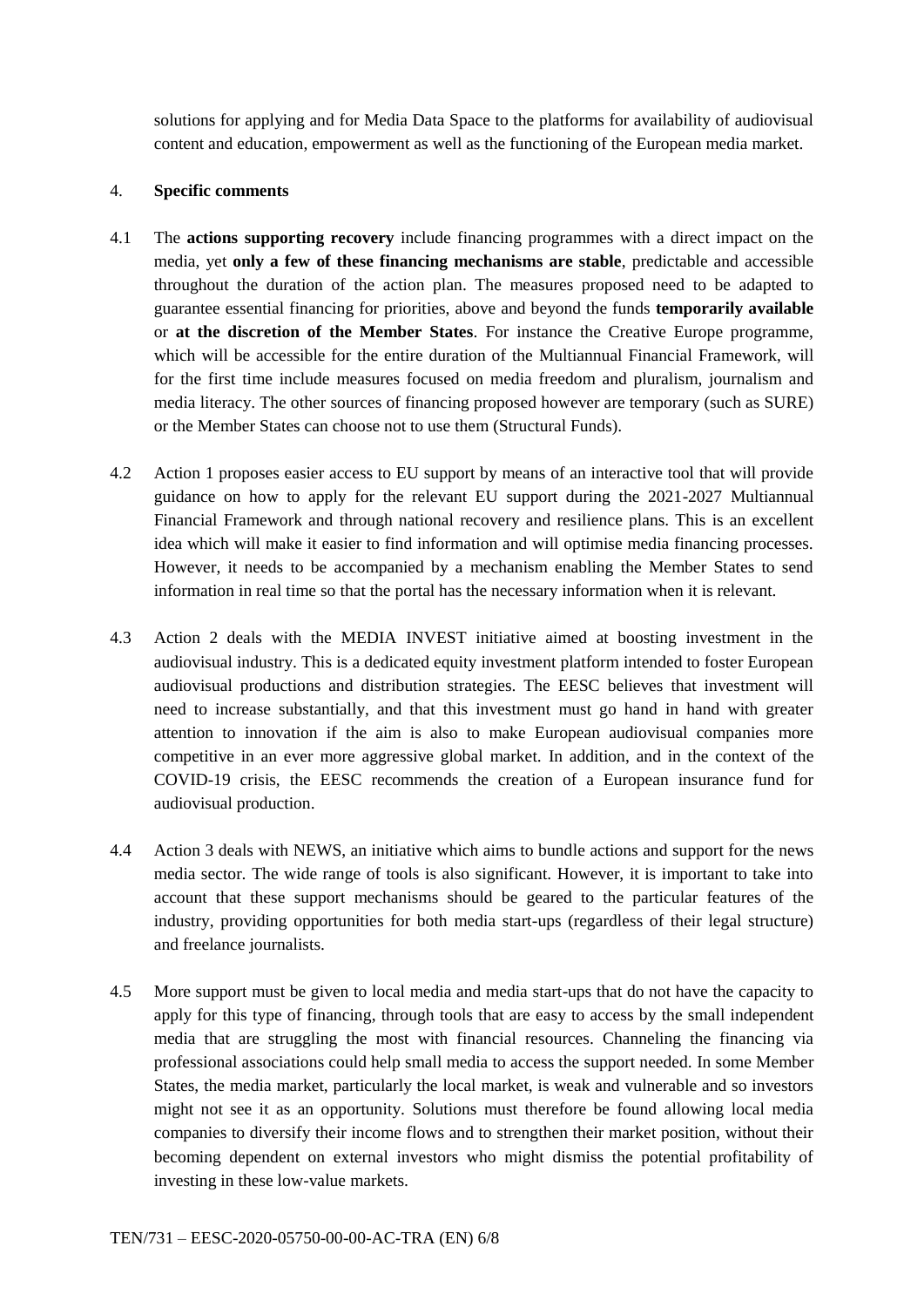- 4.6 Financial support mechanisms must be accompanied by measures set out in the European Democracy Action Plan to ensure that they are consistent in promoting the values of democracy, strengthen media freedom and counter disinformation. To the same ends, while welcoming the diversity and innovation of financial instruments, the EESC underlines the need to ensure the transparency of public and private investments, funds, foundations and any other media ownership structures, and to ensure that they do not contribute to a phenomenon of hyperconcentration and do not come with any specific political or ideological demands attached.
- 4.7 Action 4 introduces **actions focusing on transforming the industry**, unleashing innovation through a European media data space and encouraging new business models. As in other opinions<sup>5</sup>, the EESC agrees that we need to build a genuine European single market for data, a European data space based on European standards and values, including in the media industry. The measures must allow for the need to boost the industry's capacity to switch to a media model based increasingly on data, as there are major disparities in this respect across the industry. However, the EESC expresses its concern about the need to ensure that the rights of users who provide data for this European market are guaranteed, while at the same time pointing out, in line with what has been stated by different European consumer organisations, the need for users to obtain fair compensation for the use of their data.
- 4.8 The other measures set out in this framework are consistent with the efforts to bring about the digital and economic transformation and should be seen in the broader context of actions in those areas. Action 5 seeks to foster a European Virtual and Augmented Reality industrial coalition, while Action 6 promotes the shift to a climate-neutral audiovisual sector through the structured exchange of best practice. The EESC draws attention to the need to invest in professional training<sup>6</sup> and strengthen the industry in order to ensure the adaptation of skills to these fundamental issues.
- 4.9 The measures to enable and empower emphasise the need to put Europeans at the centre of the Digital Decade. Action 7 seeks to achieve broader availability of audiovisual content across the EU by launching a dialogue with the audiovisual industry and civil society in order to agree on steps to improve access to and availability of audiovisual content across borders in the EU and eliminate the geographical restrictions in access to digital content through geoblocking. The EESC welcomes the opening of this dialogue, which will have to take into account the necessary protection of copyright and the financing constraints of the audiovisual industry.
- 4.10 The EESC welcomes Action 8 which aims to foster European media talents through training, mentoring and support for innovation. However, we would flag up the variety of structures of industry stakeholders (self-employed workers, non-profit) and the need to ensure that all of them can access the mechanisms.

1

<sup>5</sup> https://eur-lex.europa.eu/legal-content/EN/TXT/HTML/?uri=CELEX:52020AE1188&from=EN

<sup>6</sup> https://eur-lex.europa.eu/legal-content/EN/TXT/HTML/?uri=CELEX:52017AE1813&from=EN